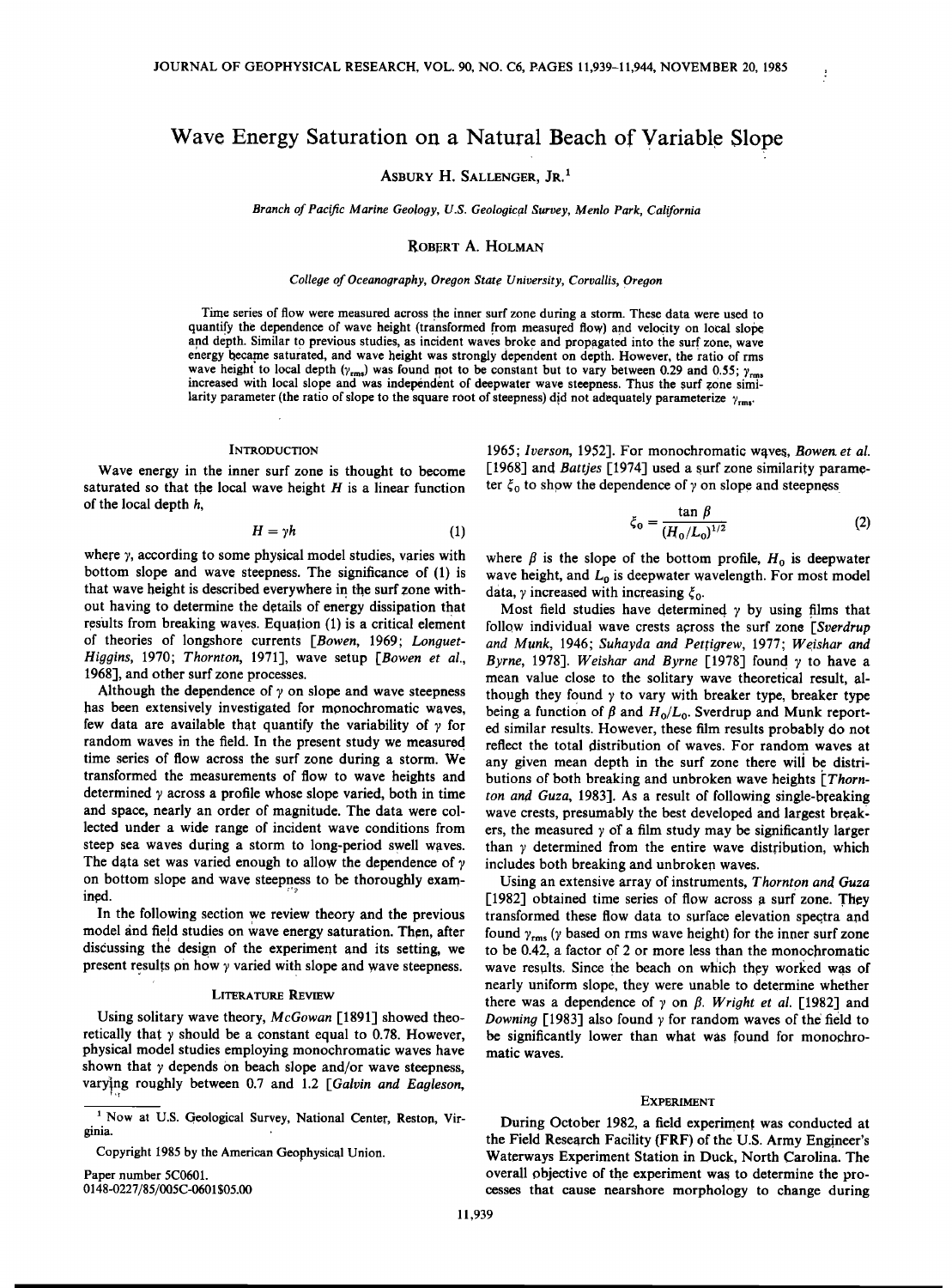

**Fig. 1. Plane view of the USGS sled system and the FRF pier.** 

**storms. Some initial results from this experiment are reported in \$allenger et al. [1985] and Holman and Sallenger [1985].** 

**The FRF is located on a long straight beach of a barrier island that has a single well-developed nearshore bar. The foreshore is composed of coarse sand (mean diameter: 1-2 mm), whereas seaward of the trough of the bar, sand is relatively fine (mean: 0.18 mm).** 

**Most of the data discussed in this paper were obtained with the USGS sled system, which consists of an instrumented sled towed along the bottom, both offshore and onshore, with a double-drum winch and triangular line arrangement [\$allenger et al., 1983]. On the sled, 4-cm-diameter electromagnetic current meters (Marsh-McBirney model 512) were mounted in a vertical array at 0.5 m, 1.0 m, and 1.75 m above the bottom. Flow data used in this report were measured with**  the 1.0-m sensor, although  $\gamma_{\rm rms}$  was independent of depth of **measurement. Also mounted on the sled was a pressure sensor, which was used to determine local depths. Data were telemetered to a shore receiving station where they were digitally recorded at a rate of 2 Hz. All record lengths were 34.1 min. As the sled moved along the shore-normal transect, the nearshore profile was measured by using an infrared rangefinder on the beach, sighting on optical prisms mounted on top of the sled's mast. The sled system was set up 500 m north of the FRF pier (Figure 1) to avoid effects the pier has on local flows and sediment transport [Miller et al., 1983].** 

**Additional wave data discussed in this report were measured with a pressure sensor located several hundred meters seaward of the sled transect and a wave-rider buoy moored in 20 m of water 3 km offshore of the FRF. The pressure sensor data were collected by the Coastal Data Information Program [Scripps Institute of Oceanography, 1982]. The wave-rider data were telemetered to shore and processed by the FRF [Coastal Engineering Research Center, 1982].** 

**During October 1979, a similar, but smaller-scale, experiment was conducted on the shore of Monterey Bay, Califor-. nia, at Ford Ord. Flow and pressure data were obtained across this high-energy surf zone by using the USGS sled system.** 

#### **RESULTS**

**Most of the data discussed here were obtained at the FRF during a 3-day storm, October 10-12, 1982. Representative**  spectra of surface elevation, using records from the offshore wave rider, are shown in Figure 2. During this high-energy **period, wave steepness (calculated by using peak period and tabulated on Figure 2) and width of the incident spectrum varied considerably. On October 10, strong northeast winds, which reached 13 m/s, generated steep waves with a broad incident spectrum. By October 12 the storm had moved off-**



**Fig. 2. Representative spectra for the 3 days of the storm, using**  data from the offshore wave-rider buoy. Inset tabulates significant wave heights  $(H_0)$ , peak periods  $(T_p)$ , and wave steepnesses  $(H_0/L_0)$ .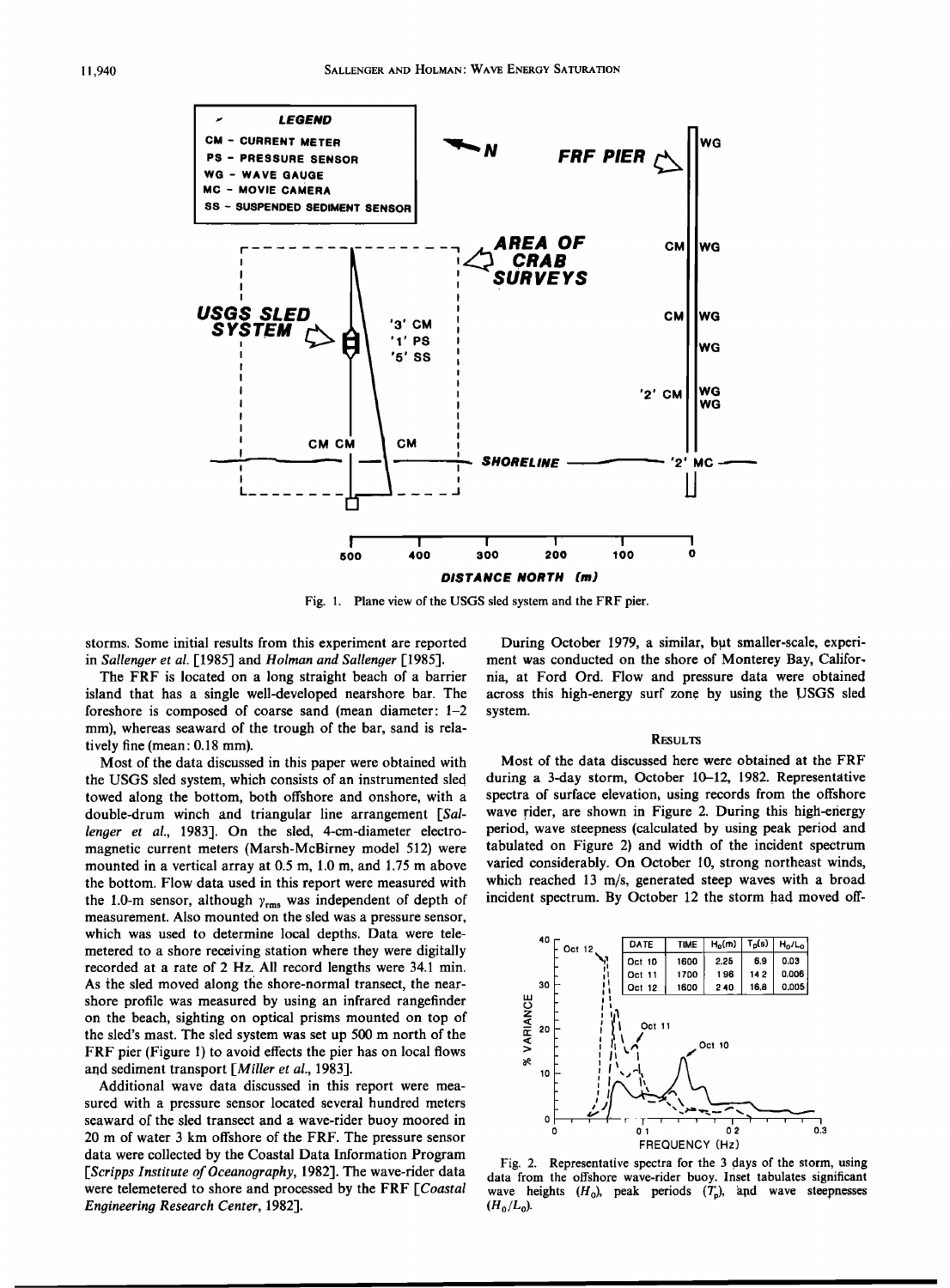

**Fig. 3. Profiles and sled station locations for the experiment at Duck, North Carolina. The order in which the stations were occupied is indicated by each station number. Profiles for the 10th and 11th were very similar; only the profile of the 10th is shown.** 

**shore, and local waves were light; waves were principally of the swell type and, relative to October 10, the incident spectrum had significantly decreased in width (Figure 2). Throughout the 3-day period, the sled transect was within the inner 50% of the surf zone. On October 12, significant breaker height of nearly 4 m resulted in a surf zone width of roughly 900 m, the breaker zone occurring 400 m seaward of the end of the pier (Figure 1).** 

**Prior to the storm, a relatively small longshore bar was surveyed (Figure 3). Additional surveys to the north and south of the profile showed the bar at this time to be reasonably linear and shore parallel [Sallenger et al., 1985]. During the 3 days of the storm, the bar became better developed, and it migrated offshore about 57 m (Figure 3). Unfortunately, during this high-energy period, we were unable to adequately determine the three-dimensional morphology of the bar. Observations by Short [1979] and others suggest that bars are linear when incident waves are large.** 

**For each day of the storm, flow records were obtained across the nearshore profile (Figure 3). (Since one would not expect waves to be saturated in the trough of the bar, we do not discuss any trough data). Following Thornton and Guza [1982], we transformed flow spectra to surface elevation spec**tra by using linear theory, and we calculated  $H_{\rm rms}$  as

$$
H_{\rm rms} = 2\sqrt{2} \left\{ \int_{0.05}^{0.33} |H(f)|^2 [G_u(f) + G_v(f)] df \right\}^{0.5}
$$
 (3)

where  $G_u(f)$  is the cross-shore flow spectrum,  $G_v(f)$  is the long**shore flow spectrum, and H(f) is the linear transformation function given by** 



**Fig. 4. Sled data from the storm (October 10-12, 1982). Station numbers are used as data points. Refer to Figure 3 for station locations.** 



**Fig. 5. Pressure data measured with Sxy gauge 580-m offshore (Figure 1). The data were obtained from the Coastal Data Information Program. Data were taken at 6-hour intervals for the periods October 10-13 and October 23-25, 1982.** 

$$
H(f) = \frac{\sinh |k|h}{\sigma \cosh (|k|(h+z))}
$$
 (4)

where *k* is wave number and *z* is the instrument depth measured positively upward from the still water surface.  $H_{\text{rms}}$  was **calculated over the incident wave band of 0.05-0.33 Hz. The cutoff of 0.05 Hz was chosen to remove low-frequency waves, such as surf beat, that would not be expected to break in the surf zone. Thornton and Guza showed that (3) was a reason**able approximation of  $H_{\text{rms}}$ , even in shallow water. Guza and Thornton [1980] showed that  $H_{\text{rms}}$  calculated by using (3) and **(4) compared within 20% with H•m• data calculated from both pressure sensor and surface-piercing wave staff records. For the present data we found H•ms calculated from flow data was roughly 10% below that calculated from pressure. It should be**  emphasized that H<sub>rms</sub> of (3) incorporates both breaking and **unbroken waves.** 

 $H_{\text{rms}}$  is plotted against depth in Figure 4. Again, all of the **data were obtained from the inner surf zone where depth was shoal enough for most waves in the incident spectrum to**  break. Thus energy saturation would be expected. The  $\gamma_{\rm rms}$  = **0.42 relationship for the inner surf zone [Thornton and Guza, 1982] does not fit the majority of data. For most of the data,**   $\gamma_{\rm rms} = 0.32$  is indicated. Note that the data that seem to agree **with the 0.32 trend were all obtained on the relatively gentle slope, well seaward of the bar crest (compare run numbers of Figure 4 to station locations of Figure 3). The data that are closer to the 0.42 trend were obtained from the much more steeply sloping part of the profile immediately seaward of the bar crest.** 



Fig. 6.  $\gamma_{rms}$  versus  $H_0$  for pressure sensor data shown in Figure 5.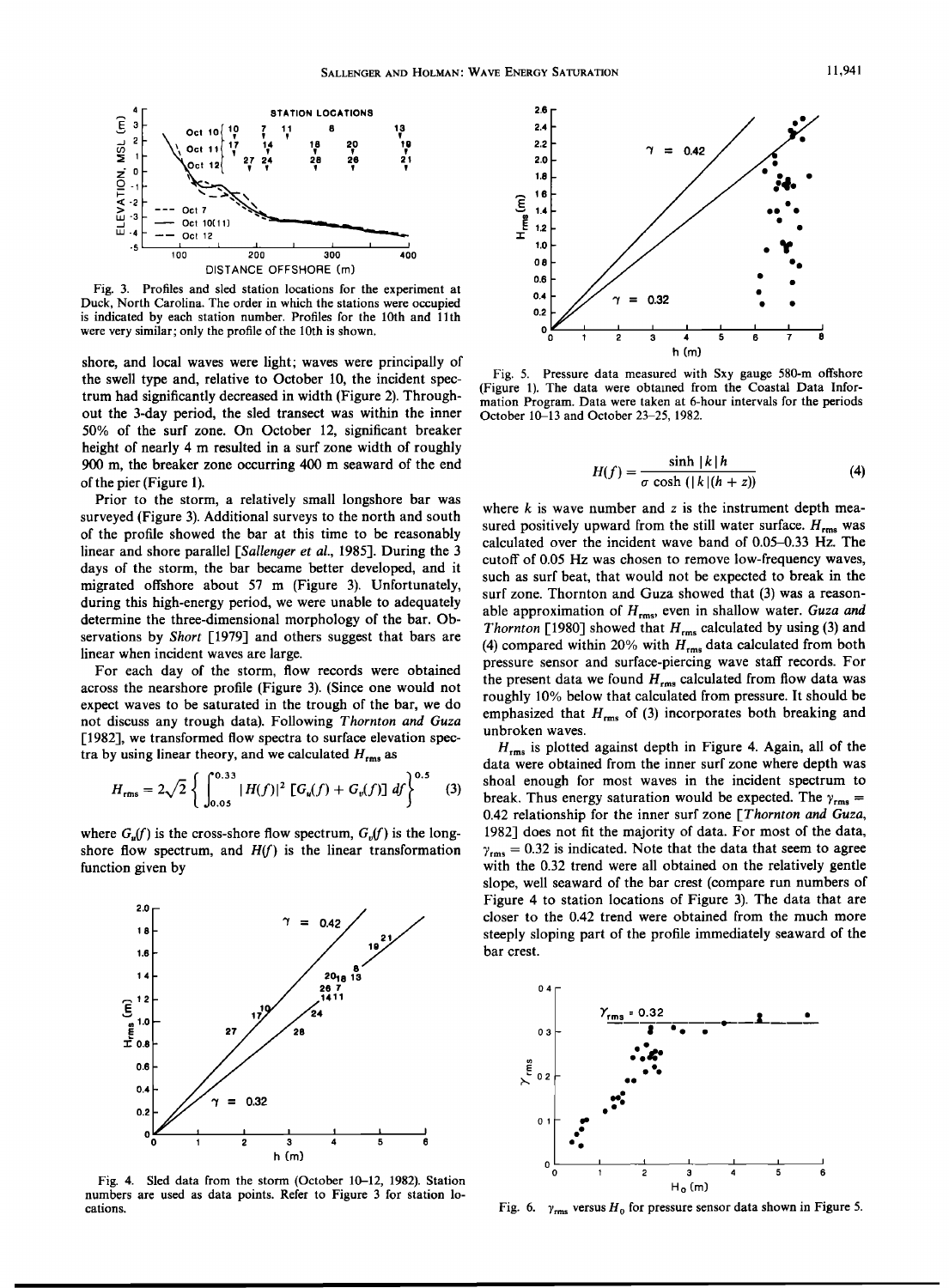

Fig. 7.  $\gamma_{rms}$  versus tan  $\beta$ , where  $\beta$  is the slope of the bottom profile **at the appropriate sled station. The data point from Thornton and**  Guza [1982] represents a maximum  $\gamma_{\rm rms}$ . Thus this datum is not **directly comparable to the other data and is not used in calculating the trend.** 

**Well seaward of the sled line where the slope was about the same as the gentle slope discussed above, wave energy also**  appeared to saturate with  $\gamma_{\text{rms}} = 0.32$ . Plotted in Figure 5 are **data from the pressure sensor located 560 m offshore. Lowfrequency waves were included in calculating these published wave heights. However, the pressure sensor was far enough offshore so that the wave height data were not seriously contaminated. Included in the plot are data obtained every 6 hours through two storms. One was the storm discussed above in regard to the sled data, and the other was a storm 2 weeks later, during which offshore significant wave heights reached nearly 6 m. Since the pressure sensor was in much deeper water than depths occupied by the sled and since we included low-energy data preceding and following each storm, not all of the data plotted in Figure 5 would be expected to be saturated. Thus for the roughly constant depth of the pressure sensor (varying somewhat with tides), wave height ranged from relatively small to a maximum saturated value governed** 



Fig. 8. (a) Station locations for Fort Ord, California. (b)  $\gamma_{\rm rms}$  versus **fi for the Fort Ord data.** 

by equation (1) with  $\gamma_{\rm rms}$  equal to about 0.32 (Figure 5). This **apparent saturation is confirmed in Figure 6, where using the**  same data, we plot  $\gamma_{\rm rms}$  against  $H_0$ , deepwater significant wave **height (approximated by significant height at the wave-rider**  buoy). For  $H_0$  less than about 2.3 m,  $\gamma_{\rm rms}$  simply increasd with  $H_0$ , indicating the waves were not saturated. However, for  $H_0$ **greater than about 2.3 m, wave energy appeared to saturate,**  with  $\gamma_{\rm rms}$  becoming roughly a constant at about 0.32, irrespective of  $H_0$ .

The dependence of  $\gamma_{\text{rms}}$  on tan  $\beta$  is shown in Figure 7. **Slopes plotted on Figure 7 and presented in Table 1 are local slopes at the measurement location evaluated over horizontal distances of 10-15 m. The solid circles indicate the sled data**  discussed thus far; a rough trend is apparent with  $\gamma_{\rm rms}$  increasing with tan  $\beta$ .

**As discussed above, additional sled data were gathered at Ford Ord, California. These data were analyzed in the same manner as described above. Unlike the Duck data, for which** 

| Date             | <b>Station</b><br>Number | Location             | $H_{\rm rms}$<br>m | $u_{\rm rms}$<br>m/s | h,<br>m | $\gamma_{\rm rms}$ | tan $\beta$ |
|------------------|--------------------------|----------------------|--------------------|----------------------|---------|--------------------|-------------|
| October 10, 1982 | 7                        | Duck, North Carolina | 1.29               | 0.85                 | 4.11    | 0.31               | 0.014       |
|                  | 8                        |                      | 1.44               | 0.92                 | 4.51    | 0.32               | 0.007       |
|                  | 10                       |                      | 1.10               | 1.02                 | 2.51    | 0.44               | 0.052       |
|                  | 11                       |                      | 1.20               | 0.81                 | 4.03    | 0.30               | 0.004       |
|                  | 13                       |                      | 1.43               | 0.91                 | 4.51    | 0.32               | 0.010       |
| October 11, 1982 | 14                       | Duck, North Carolina | 1.20               | 0.85                 | 3.83    | 0.31               | 0.012       |
|                  | 17                       |                      | 1.05               | 1.03                 | 2.29    | 0.46               | 0.049       |
|                  | 18                       |                      | 1.36               | 0.92                 | 4.14    | 0.33               | 0.004       |
|                  | 19                       |                      | 1.64               | 1.02                 | 4.87    | 0.34               | 0.010       |
|                  | 20                       |                      | 1.39               | 0.96                 | 4.03    | 0.34               | 0.008       |
| October 12, 1982 | 21                       | Duck, North Carolina | 1.71               | 1.04                 | 5.19    | 0.33               | 0.010       |
|                  | 24                       |                      | 1.05               | 0.78                 | 3.61    | 0.29               | 0.016       |
|                  | 26                       |                      | 1.26               | 0.91                 | 3.81    | 0.33               | 0.007       |
|                  | 27                       |                      | 0.92               | 1.06                 | 1.73    | 0.53               | 0.061       |
|                  | 28                       |                      | 0.89               | 0.71                 | 3.23    | 0.28               | 0.004       |
| October 18, 1979 | 108                      | Fort Ord California  | 0.79               | 0.73                 | 2.6     | $0.30*$            | 0.0         |
|                  | 109                      |                      | 1.00               | 0.95                 | 2.5     | 0.40               | 0.011       |
|                  | 110                      |                      | 0.74               | 0.77                 | 2.1     | $0.35*$            | 0.0         |
|                  | 111                      |                      | 1.09               | 1.04                 | 2.5     | 0,44               | 0.021       |
|                  | 112                      |                      | 0.64               | 0.74                 | 1.7     | 0.38               | 0.0         |
|                  | 113                      |                      | 1.37               | 1.17                 | 2.9     | 0.47               | 0.05        |

**TABLE 1. Wave Height and Profile Parameters** 

**\*Not included in trend calculations of Figure 7 (see text).**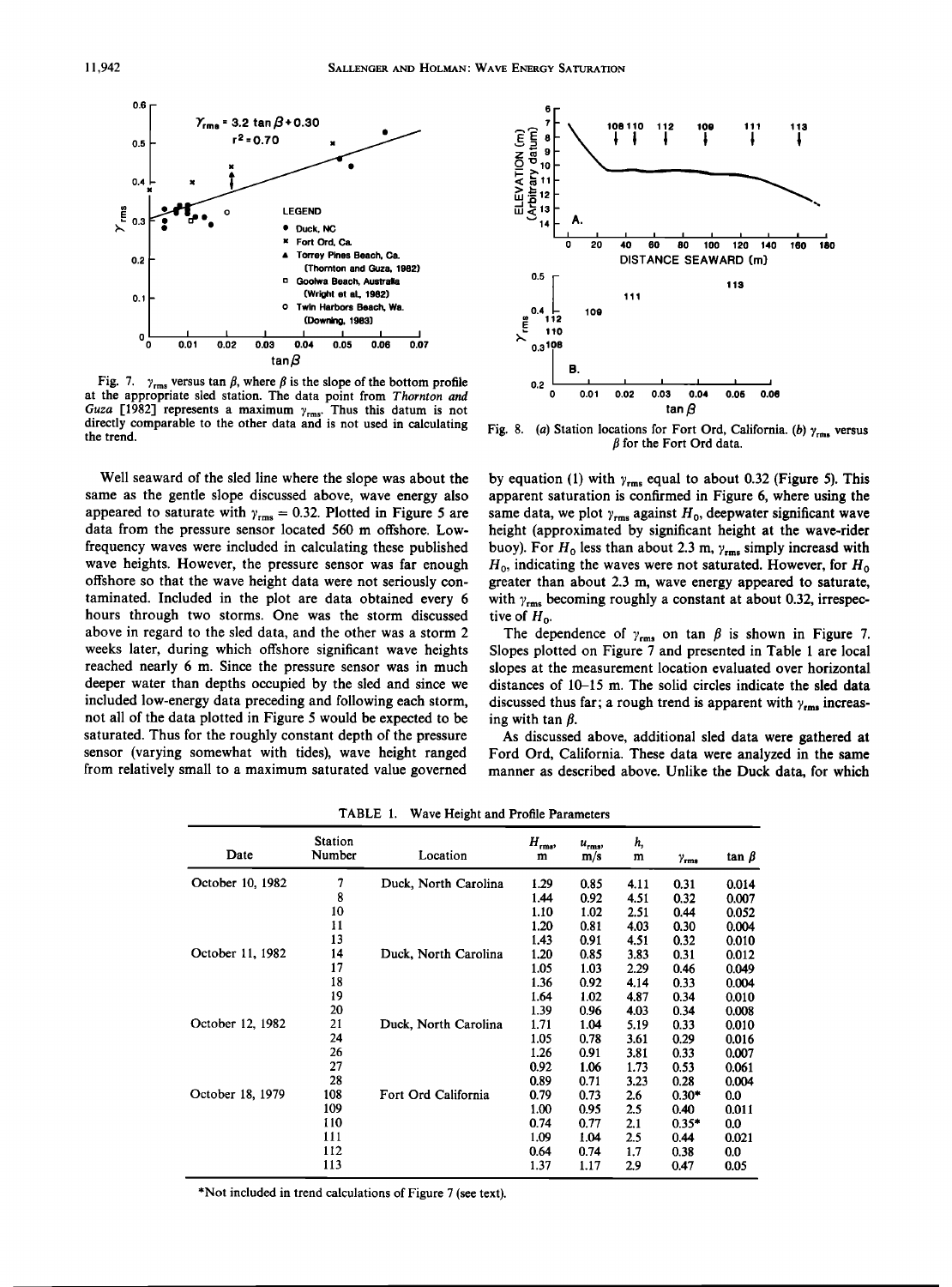

Fig. 9.  $\gamma_{\text{rms}}$  versus  $H_0/L_0$  for the sled data obtained on the gentle **slopes (Figure 3) and the eight apparently saturated data points from the offshore pressure sensor (see Figure 6) that were obtained on about the same slope as the sled data.** 

 $\gamma_{\rm rms}$  increased with decreasing depth (compare Figures 3 and 4),  $\gamma_{\rm rms}$  for the Ford Ord data decreased with decreasing depth **(Figure 8). Note that the part of the Fort Ord profile of interest was convex up (Figure 8a), whereas the part of the Duck profile of interest was concave up (Figure 3). Because of these**  differences in profile shape,  $\gamma_{\rm rms}$  for both the Fort Ord and Duck data increased with tan  $\beta$  (Figure 8b). Most of the Fort **Ord data (Figure 8b) are plotted along with the Duck data in Figure 7. Not plotted are data from stations 110 and 108 (Figure 8), which are on the part of the profile with zero slope and are apparently not saturated. On this part of the profile, wave height decreased as a result of continued breaking, even though depth was constant (Figure 8). The Ford Ord and Duck data, along with some additional data from the literature, show a reasonable trend, although there is significant**  scatter with  $\gamma_{\rm rms}$  for the Ford Ord data plotting higher than  $\gamma_{rms}$  for the Duck data. Linear regression gives

$$
\gamma_{\rm rms} = 3.2 \tan \beta + 0.30 \tag{5}
$$

with  $r^2 = 0.70$ . Standard errors for slope and offset are 0.5 and 0.01, respectively. The 99% confidence level that  $\gamma_{\rm rms}$  is dependent on  $\beta$  is  $r^2 > 0.26$ .

The parameter  $\gamma_{\rm rms}$  does not appear to depend on wave **steepness. Sled data, obtained on the seaward part of the profile where bottom slope was roughly constant (Figure 3), are**  plotted against  $H_0/L_0$  in Figure 9. Also plotted are the off**shore pressure sensor data, which appear to be saturated (Figure 6) and were obtained on about the same slope as the**  sled data. Figure 9 shows no dependence of  $\gamma_{\rm rms}$  on  $H_0/L_0$ .

## **DISCUSSION**

**Based on early monochromatic studies, equation (1) has**  commonly been used with  $\gamma$  equal to a constant of 1. In this study,  $\gamma_{\rm rms}$  was found not to be constant but to vary signifi**cantly with slope. Furthermore, similar to results of some ear**lier studies, we found that  $y = 1$  for random waves overestimates  $\gamma_{\rm rms}$  by a factor of 2 or more for most natural slopes.

For laboratory data the surf similarity parameter  $\xi_0$  (equa**tion 2) appears to parameterize many different surf zone processes, including setup, runup, breaker type, and saturation [Bowen et al., 1968; Batties, 1974]. Furthermore, runup data**  obtained in the field can be parameterized by  $\xi_0$  [Holman and Sallenger, 1985]. However, in the present field study we find  $\gamma$ to be independent of  $H_0/L_0$  and thus  $\xi_0$ .

**In the field there is a distribution of wave heights, and the largest waves will break farther offshore than the smaller**  waves, causing a landward increase in  $\gamma$ ;  $\gamma$  would continue **increasing landward until all waves were broken and energy** 

**was saturated [Thornton and Guza, 1983]. The data from**  Duck indicated a landward increase in  $\gamma$  that we have related to an increase in  $\beta$ . Another interpretation would be that the landward increase in  $\gamma$  resulted from the distribution of wave **heights in the incident wave field. However, this interpretation seems unlikely, since the Duck data were obtained within the inner surf zone, where we assume most waves would have broken. In any case the importance of slope is confirmed by**  the Ft. Ord data, which showed  $\gamma$  decreasing landward with  $\beta$ , **opposite to what would be predicted by distribution of wave heights. In contrast to the inner surf zone data discussed here, distribution of wave heights will likely have a significant con**trol of  $\gamma$  in the outer surf zone, where some waves are unbro**ken.** 

**For sediment transport applications it is of interest to predict the wave-induced velocities directly. Using linear theory and shallow-water approximations, wave-induced oscillatory velocity is given by** 

$$
u = 0.5(gh)^{0.5}\gamma\tag{6}
$$

**where g is acceleration of gravity. Substituting from (5) yields** 

$$
\frac{u_{\rm rms}}{(gh)^{0.5}} = 1.6 \tan \beta + 0.15 \tag{7}
$$

Using measured  $U_{\rm rms}$ , calculated from measured flow spectra, **results in essentially the same relationship as (7).** 

### **CONCLUSIONS**

**Flow measurements, which were transformed into measures of wave height, were obtained across the storm surf zone. The data set was appropriate to quantify the dependence of wave height on local slope and depth. As incident waves broke and propagated into the inner surf zone, wave heights became strongly depth dependent and could be described by equation**  (1);  $\gamma_{\text{rms}}$  increased with increasing slope and was independent **of wave steepness. Thus the surf similarity parameter-the ratio**  of tan  $\beta$  to the square root of steepness-does not adequately **parameterize saturation.** 

**Acknowledgments. We thank Jeff List, Tom Reiss, Bruce Richmond, Bruce Jaffe, and Peter Howd for setting up and operating the sled system and Curt Mason and the FRF crew for general support of the experiment. Jeff List did the programming for most of the calculations used in this paper. This work was funded jointly by the U.S. Geological Survey and the U.S. Army Engineer Waterways Experiment Station, Coastal Engineering Research Center, Vicksburg, Mississippi. Additional support for R. A. H. was provided by Office of Naval Research, Coastal Sciences Branch contract NR 388-168.** 

#### **REFERENCES**

- Battjes, J. A., Surf similarity, in Proceedings of the 14th Conference on **Coastal Engineering, vol. 1, pp. 466-480, American Society of Civil Engineers, New York, 1974.**
- **Bowen, A. J., The generation of longshore currents on a plane beach, or. Mar. Res., 37, 206-215, 1969.**
- **Bowen, A. J., D. L. Inman, and V. P. Simmons, Wave setdown and**  setup, *J. Geophys. Res., 73, 2569-2577, 1968.*
- **Coastal Engineering Research Center, Preliminary Data Summary, Field Res. Facil., Kitty Hawk, N. C., 1982.**
- **Downing, J.P., Field studies of suspended sand transport, Twin**  Harbors Beach, Washington, Ph. D. dissertation, 121 pp., Univ. **Wash., Seattle, 1983.**
- **Galvin, C. J., and P.S. Eagleson, Experimental study of longshore currents on a plane beach, Tech. Memo. 10, U.S. Army Coastal Eng. Res. Center, Fort Belvoir, Va., 1965.**
- **Guza, R. T., and E. B. Thornton, Local and shoaled comparison of**  sea surface elevations, pressures, and velocities, J. Geophys. Res., 85, **1524-1530, 1980.**